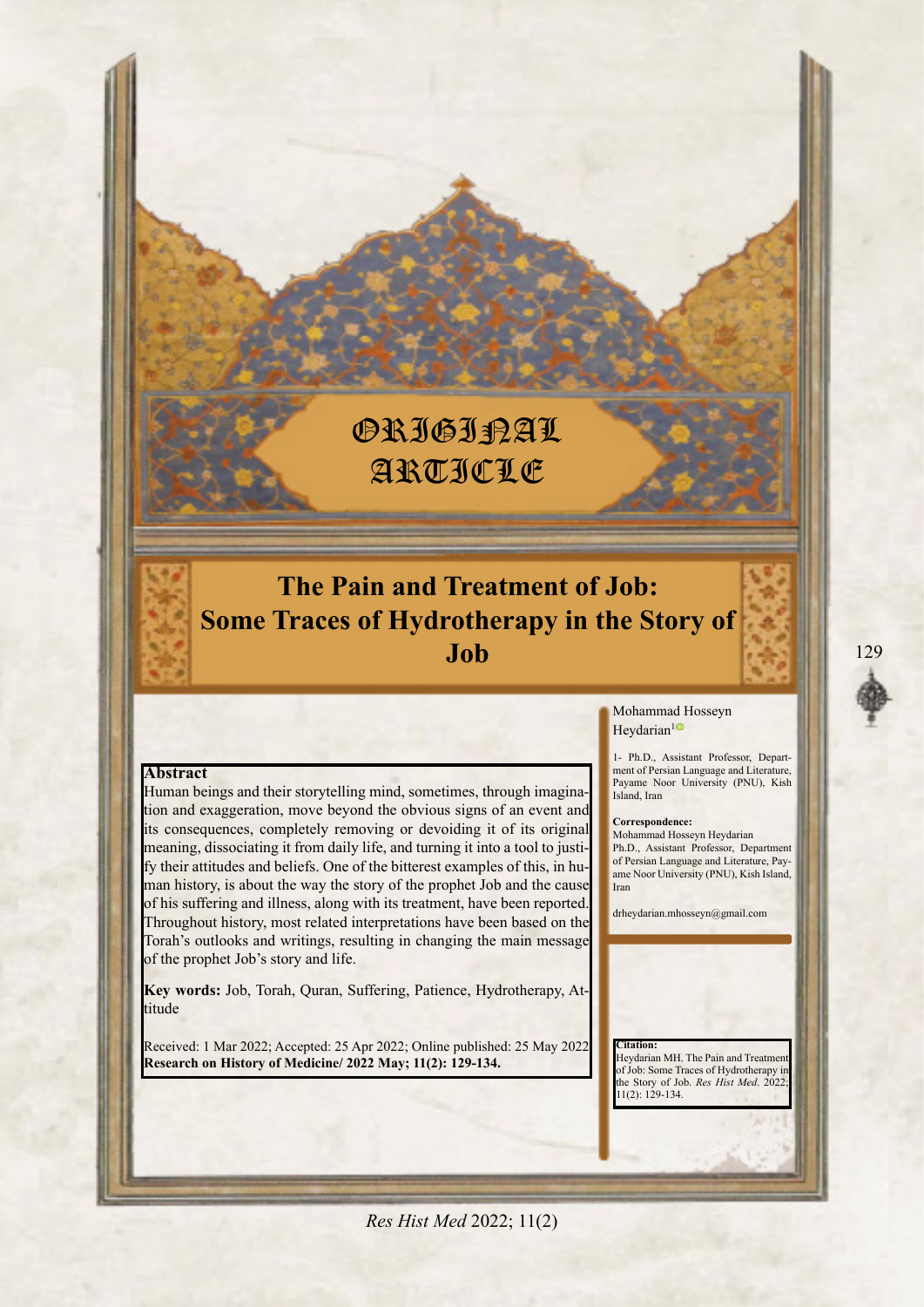# **Introduction**

130

One of the bitterest examples of the interpretation of life events and the history of the ancients in the history of human life has occurred in the story of the prophet Job, keeping the cause of his unbearable suffering secret in human literature to this day. This is probably due to the dominance of the Torah tient prophet, as an example of a humanistic interpretation of over what has been written in world literature about this pawhat is, in fact, heavenly; thus, depriving oneself and others of the mercy of God bestowed on mankind by His prophets.

man literature than what is stated in the Torah, a great writer If there were any other views and interpretations in all hulike Dostoevsky would not lose his patience after reading cording to his biography (Troyat, 1994) his life was full of about Job and his suffering. It is worth mentioning that, acest human suffering. This is represented in most characters suffering and humiliation, making him sensitive to the smallof his stories. In addition to being quite familiar with both quainted with the greatest figures of European literature and the Torah and the Bible from childhood, Dostoevsky was actheir works. Despite all this, the range of Job's suffering puts intolerable pressure on him, so much so that he writes about this great sorrow in a letter to his wife<sup>1</sup>. (Mojtahedi, 2010)

Reflecting on the roots of what has come down to us in the form of stories, legends, and myths can sometimes prevent us from pursuing the origins of certain deceiving mirages. Hence, as Goerge Dumezil put "mythology is not an act of mane culture; in other words, it resembles a thick tree from exhumation,  $\dots$  It is, however, discerning the roots of a huwhich mysterious stories and legends and even epics have grown and flourished like branches, some of which are still present in our unconscious, affecting our views and conducts

..... Mythology, then, is necessary to recognize the immortal elements of culture, and nullify the magic constituents, left hidden and unknown, resembling a mirage of deception."  $t$  (Sattari, 2000, pp. 8-9) Such a necessity is always felt in the re-reading of ancient religious texts.

According to the Torah, in God's confrontation with Satan over Job's true servitude and God's pride in his faith and faithfulness on the one hand, and Satan's attempt to prove Job's unfaithfulness, Satan, with God's permission, put a lot of pains and torments on Job, so much so that poor Job, in line with his friends' judgment, who were Jewish scholars, found himself guilty. Hating himself, he began to repent in dust and ashes. (The Old Testament, Book of Job, 1979, 2/9, p. 680; 17/6, p. 692; 30/2, 7, 8, 9, p. 702) Later on, these

1- The letter he sent to his wife in dened by the reading of Job's story: 1875 shows that he is deeply sad-"I read the book and then put it aside and walked around the room with a lot of sadness and tears in my eyes." (Mojtahedi, 2010, p. 205).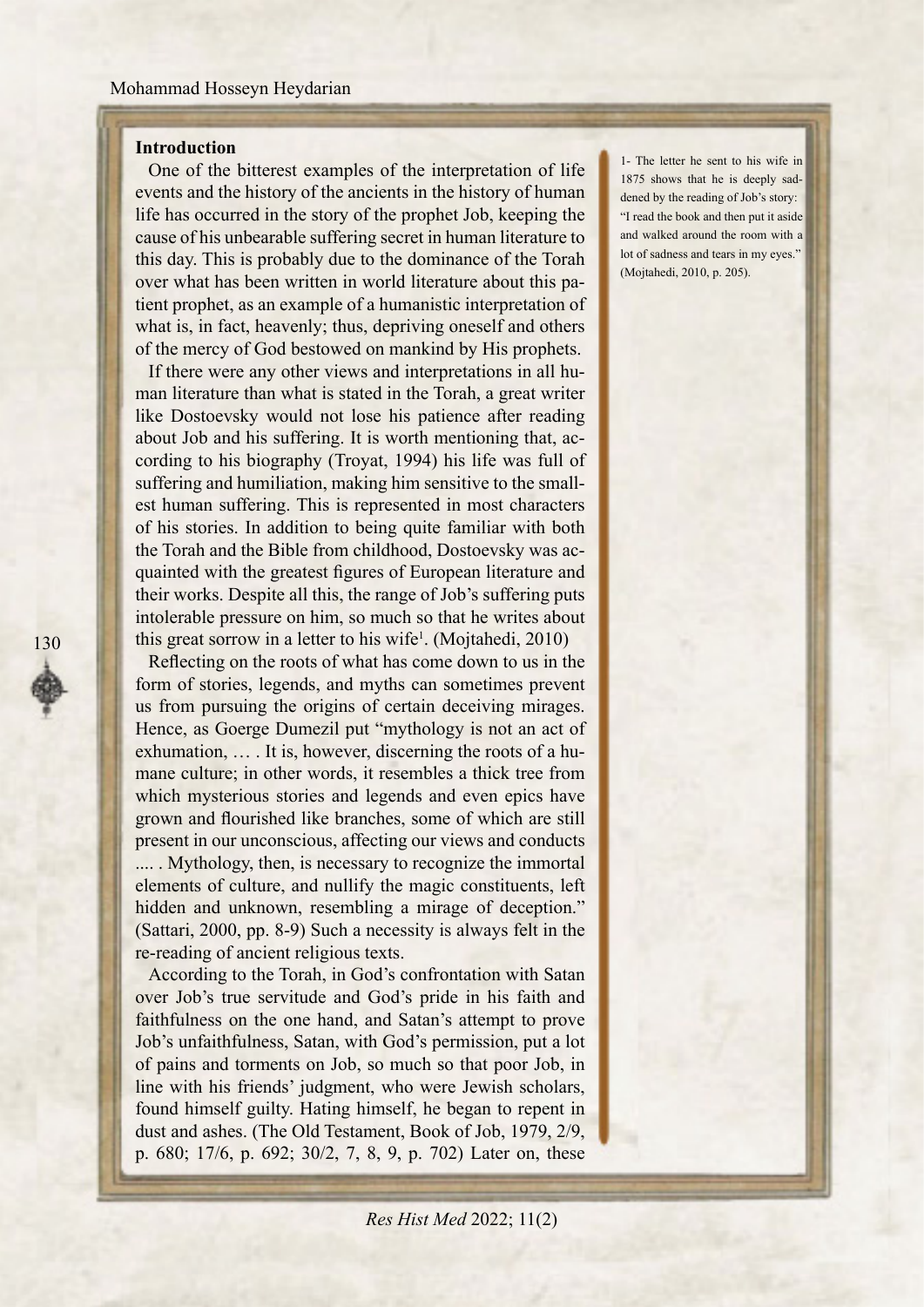stories and reports, full of contradictions, have become the source of some Muslim com-<br>mentators in the interpretation of Quranic verses about Job.

In the Quran, the name of Job is mentioned only four times; Once it is found from verse 41 / Sura (38) to verse 44, where God speaks of Job's suffering, praying, and begging, mentators mostly have presented the same view of the Torah on the life of Job, his pain, along with his solution for healing and eradicating his illness and pain. Muslim comand his treatment in their commentaries. This is seen in the following verses in Tafasir-e lation of the Quran by Rashid al-Din Meybodi (2009, Surah 38: Verses 41-44) and many makhshari Al Kharazmi, 1901), Al-Majma Al-Bayyan (Al-Tabrisi, 1997), and the trans-Tabari (Yaghmaee, 2007), Al-Tibyan (Shoghi and Ghasir al Ameli, 1989,), Kashshaf (Zaancient commentaries and translations, reflecting the Torah's viewpoint. The same view has continued to be used in contemporary translations, including two translations of the es 41-44) and the Holy Karim Quran, translated by Baha'uddin Khorramshahi (1996, Holy Majid Quran, translated by Mohammad Mehdi Fooladvand (1994, Surah38: Vers-Surah 38: Verses 41-44), both of which are almost identical in following ancient views and sources. And here, for example, three verses (41 to 43) related to the subject of this article are presented from the translation of the Holy Karim Quran:

41/ And remember our servant Job when he called upon his Lord: Satan has afflicted me with toil and torment.

 $42$  / [We said] Urge with your foot; here is a cool washing-place and a drink.

 $43$  / And we gave him his family and the like of them with them, as a mercy from Us, and as a reminder to those possessed of understanding (pp. 455-6).

Throughout history, due to wars, brutal actions, and pollution of the earth and living era, have killed people in crowds, making life intolerable for their survivors. Job, who conditions, it has frequently happened that infectious diseases, namely plague and cholhad contracted some form of the same infectious disease, was taken out of the residential place to avoid the risk of infecting others, and his wife brought him water and food from time to time. After some time, people noticed that Job, unlike other such patients, was still alive. Just as God places the burdens of His guidance on the shoulders of His chosen prophets and servants. He also chose Job to bring the knowledge of hydrotherapy from heaven, helping human beings better overcome some diseases. Since then, human beings have improved the knowledge of hydrotherapy and used it as a method of treatment. The same Quranic insight is manifested in Islamic mysticism, being manifested as the origin of all human sciences, from astronomy, medicine, and various professions. Even the knowledge of digging graves to burying the dead is considered a gift from heaven. (Masnavi Manavi, Book 4, verses 1295-1302) (Masnavi Ma'navi, 2017, p. 848) In this way, hydrotherapy education finds its way into human culture and experience and has gradually been used in books, receiving approval.

The phrase "rakz berrejl" (lit. footsteps) is defined in the Persian dictionary as to use the legs to run and run gently; this is what is called "Pouyeh" in Persian, which is a kind of jogging, running neither fast nor slowly. (Moin, M., 1997, p. 844) In *Asas al-Balagha*, Zamakhshari offers various meanings for rakz, ranging from hitting the ground to hitting one's chest and moving / running.

In verse 42, the word *mughtasal* means water with which one may wash the body or clothes, and it also means the place for washing and laundry (Al-Zamakhshari, 2000, P.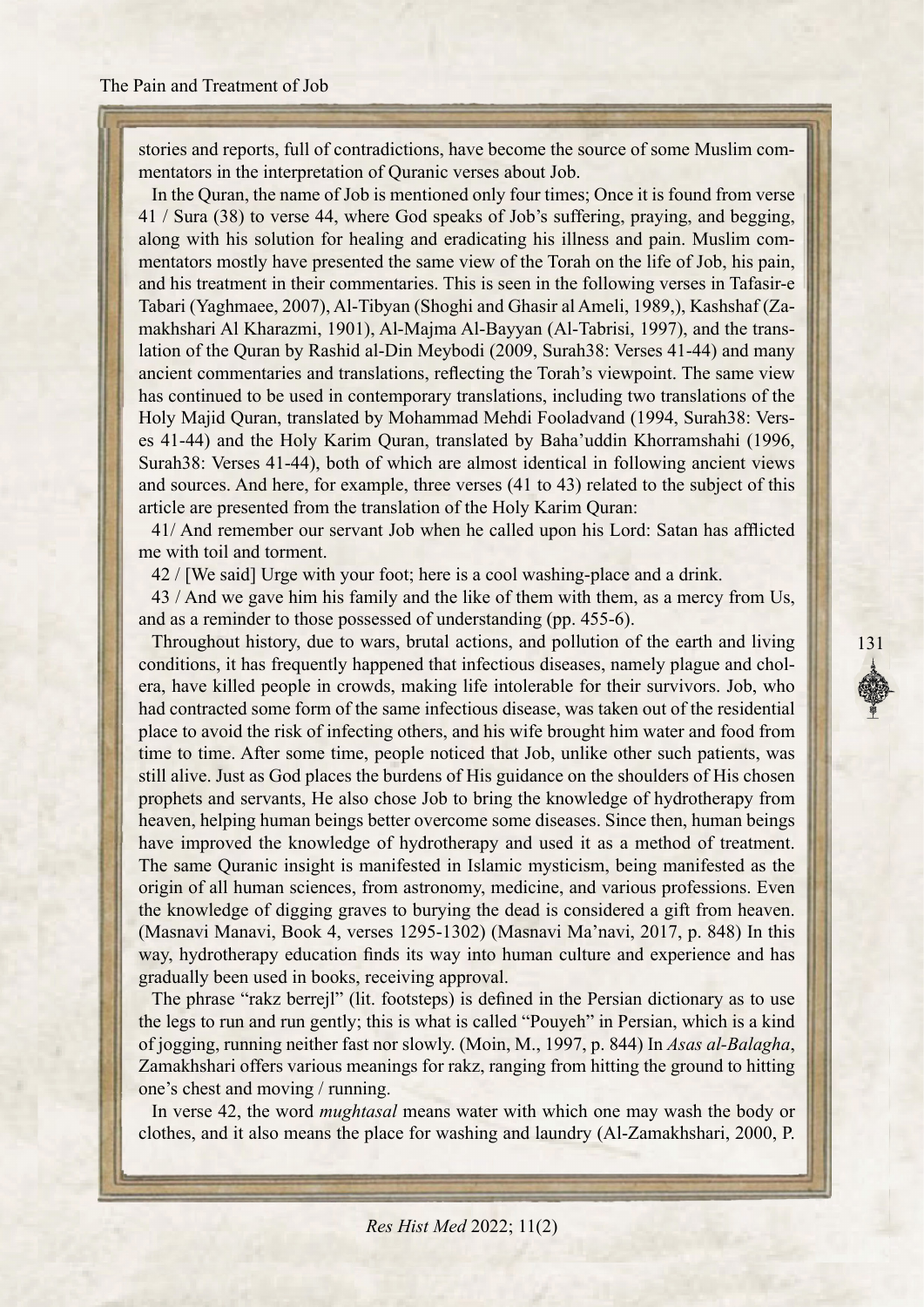#### Mohammad Hosseyn Heydarian

#### $450.$

132

The word "*sharab*" (*lit.* wine), in this verse, means any kind of drink, and here it means drinking water.

Now, having perceived the meaning of these Quranic words and being aware of the knowledge of the heavenly gifts, we aim to find out the meaning of these three verses:

41/ And remember our servant Job when he called upon his Lord: Satan has afflicted me with toil and torment.

 $42$  / [We revealed to him] Run gently; here is a cool washing-place and a drink.

 $\frac{43}{$  [Then, after his health, again] we gave him his family and the like of them with them, as a mercy from Us, and as a reminder to those possessed of understanding.

His people respected Job because of having the following virtues: God-fearing, virtuous, wealthy, renowned, and fa-<br>mous. He was chosen for such a difficult mission and became ill. As was routine in those days, his family took him out of the city and painfully waited for his death. In the meantime, tion, used to visit him from time to time, giving him food his faithful wife, who was worried about his health condiand water. Time passed, but surprisingly Job did not die. In those days, when it was not easy to break and disseminate the news, it took years for many people from far away and even neighboring tribes to become aware of Job's pain and disease. They did not expect, Job, despite his faith and faithfulness, to become ill. They wondered how and why he got severely. ill. They tried to find a good response to that question. One answer was a worldly and humane interpretation or perhaps a jealous interpretation of Jewish friends and scholars who envied Job's status, wealth, and faithful servitude. Centuries pretations of Job. Another answer is God's guidance to Job. later, this latter interpretation was found in Muslim's inter-This, coupled with his experience, reaches out to his children and family, and through them, to people, as well as those looking for the true answer<sup>2</sup>.

Based on today's knowledge, we know that jugging and gentle running increase blood flow and consequently heat the skin's surface. On this basis, God's guidance to Job is to run gently and immediately after that wash the body in cold water. Of course, today, this is a sort of common knowledge, used with different tools, in different places, and for all age groups. In addition, it is accepted medically, and a myriad of research is conducted on that, encompassing the use of water for treating various pains and diseases. (Lionel, and  $Calthrop, 1931$ ) In the Scandinavian countries, the precision and development of new tools, especially the introduction

2- Perhaps the first person to bring this knowledge from ancient books to be actually used in human life was a young German priest, named Sebastian Knaip, who had tuberculo-<br>sis. Doctors told him that his health condition is not good and he would came acquainted with the method of lowing the search for his cure, he belive for a short period of time. Folhydrotherapy in ancient books, and he cured himself with diligence and hard work. However, he faced the objection of mainstream medicine; ing and patience, succeeded to show despite this, he, after years of resistthe treatment effects of hydrotherapy. He found that when he ran slowly, his body temperature increased after a few minutes. When he immersed his body in the cold water of the Danube River (in his neighborhood in Germany) for a few seconds, he noticed some positive changes in his body; he felt fresh and relaxed. He repeated this every day. After about three months, doctors found no trace of tuberculosis in his chest When I read his experience in the book Cold Water Healing by Baumann Werner, this reminded me of the questions I always asked myself after reading those verses about Job.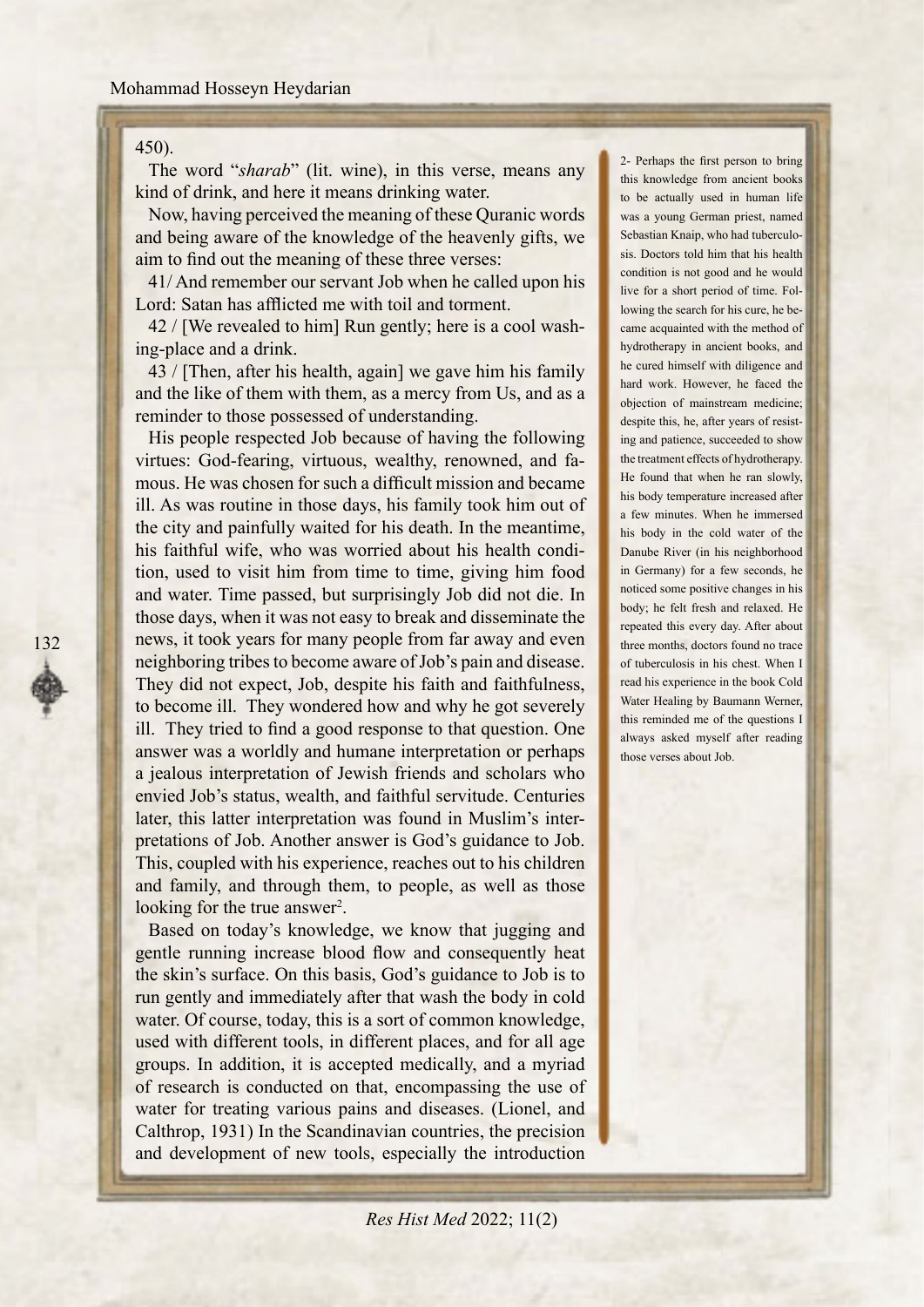of new methods in hydrotherapy in the Scandinavian countries, using the Finnish sauna bath and the effects of hot water, followed by cold water called Contrast Therapy and sometimes adjunct therapy is one of the new achievements in modern times. (Heinonen, and Laukkanes, 2018)

Today, the sauna, including experiencing intermittent periods between staying in hot sauna and immersing in freezing cold water for a short time, is prescribed for treating a variety of treatments. In a detailed article, reviewing articles published from 1986 to riety of hot and cold water treatments, body massage in water, relaxation and stimulation 2012, the researchers have investigated the effects of Balneotherapy / Hydrotherapy, a vain water, the properties of mineral waters, such as Silica Sulfur, Selenium, and radium and clay soils. It has exhibited positive effects of these treatments on the body's organs, ranging from increasing blood flow and consequently heating the skin surface, decreasing blood pressure and increasing heart rate, increasing blood volume, especially its plasma, in proportional to heat tolerance, increasing blood flow to the bone marrow, both through sauna baths, cold/hot therapy or contrast therapy, and through physical activity that can increase bone marrow activity and ultimately repair body tissues, improving the body's immunity and reducing the susceptibility to colds and increasing the body's natural ability to fight infectious diseases. (Mooventhan, and Nivethitha, 2014)

ing Iranian researchers. They conducted and published numerous articles, namely *The* At present, the issue of water therapy has attracted International researchers, includ-*Therapeutic Uses of Balneotherapy* (Feizi, and Mortazavi, 2003), *Effects of Applying* Hydrotherapy on Quality of Life in Women with Multiple Sclerosis (Ghaffari, et al. 2008). and The Effect of Hydrotherapy Theory on Maintaining Balance in the Patients Suffering from the Parkinson's Disease (Kargarfard, Chitsaz, and Azizi, 2012).

# **Conclusion**

To sum up, in the Quran, one may find traces of the beneficial effects of water the rapy. ture of his skin and then, immediately wash it in cold water. Job follows God's guidance Accordingly, in Job's story, it seems that God first instructs him to increase the temperaand heals himself. Then, it can be said that his experience of hydrotherapy has been brought to human beings from heaven, passed on to people to treat various diseases.

# **Conflict of Interest**

None.

# **References**

Al-Tabrisi, F., 1997. Majma 'al-Bayan, fi Tafsir al-Quran. Lebanon: Dar-al-kotob al-Elmieh. Al-Zamakhshari, M.O., 2000. *Assassol-ol-Balaghah*, Oom: Dar al-Fekr.

Baumann, W., 1984. *Hydrotherapy* (Cold Water Treatment). 1st Edition. Translated by H. Zan-<br>janizadeh. Tehran: Goutenburg.

Dumezil, G., 2000. Mythe et épopée de Georges Dumézil. Translated from French by J. Sattari. Tehran: Markaz.

Feizi, V., and Mortazavi, H., 2003. The Therapeutic Uses of Balneotherapy. Payesh, 2(3), pp. 229-234.

Ghaffari, S., Ahmadi, F., Nabavi, S. M., Kazem-Nezhad, A., 2008. The Effects of Applying Hy-